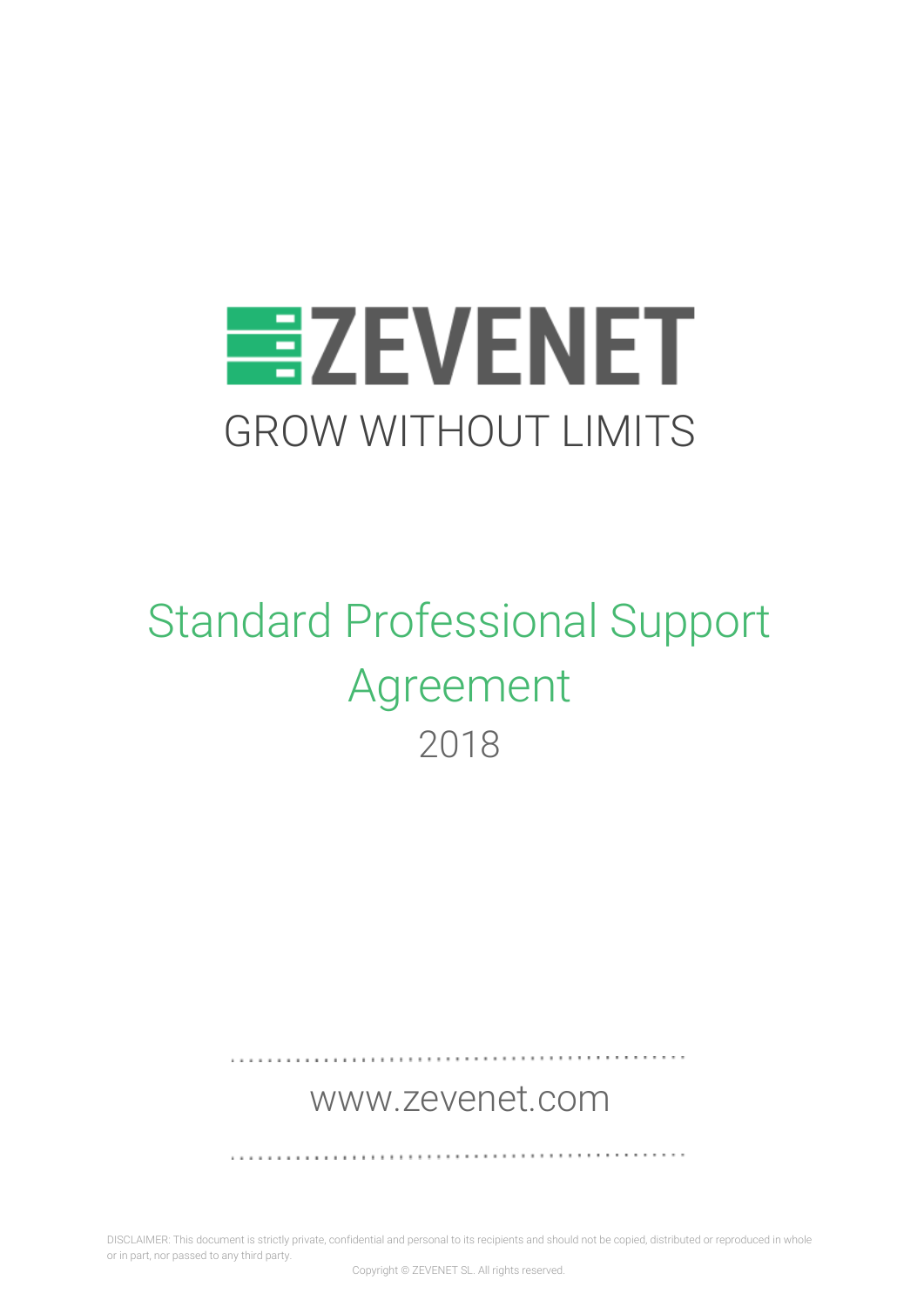

# Table of Contents

- 1. Service Level [Agreement](#page-2-0)
	- 1.1. [Statement](#page-2-1) of Intent
	- 1.2. Objectives of Service Level [Agreements](#page-2-2)
	- 1.3. Period of [Agreement](#page-3-0)
	- 1.4. Review [Procedure](#page-3-1)
	- 1.6. [Complaints](#page-3-2)
- 2. Customer [Responsibilities](#page-5-0)
	- 2.2. [Response](#page-5-1) Times
	- 2.3. Priority Level [Response](#page-6-0) Times
- 3. Distributor [Responsibilities](#page-7-0)
	- 3.1. [Functional](#page-7-1) Overview
	- 3.2. Hours of [Operation](#page-7-2)
	- 3.3. [Response](#page-7-3) Times
	- 3.4. Service Level [Targets](#page-8-0)
- 4. Supported [Products/Applications/Systems](#page-9-0)
	- 4.1. [Supported](#page-9-1) Devices
	- 4.2. Standard [Professional](#page-9-2) Support Benefits
	- 4.3. [Supported](#page-11-0) Software
	- 4.4. [Support](#page-11-1) Control
	- 4.5. [Communication](#page-11-2) Resources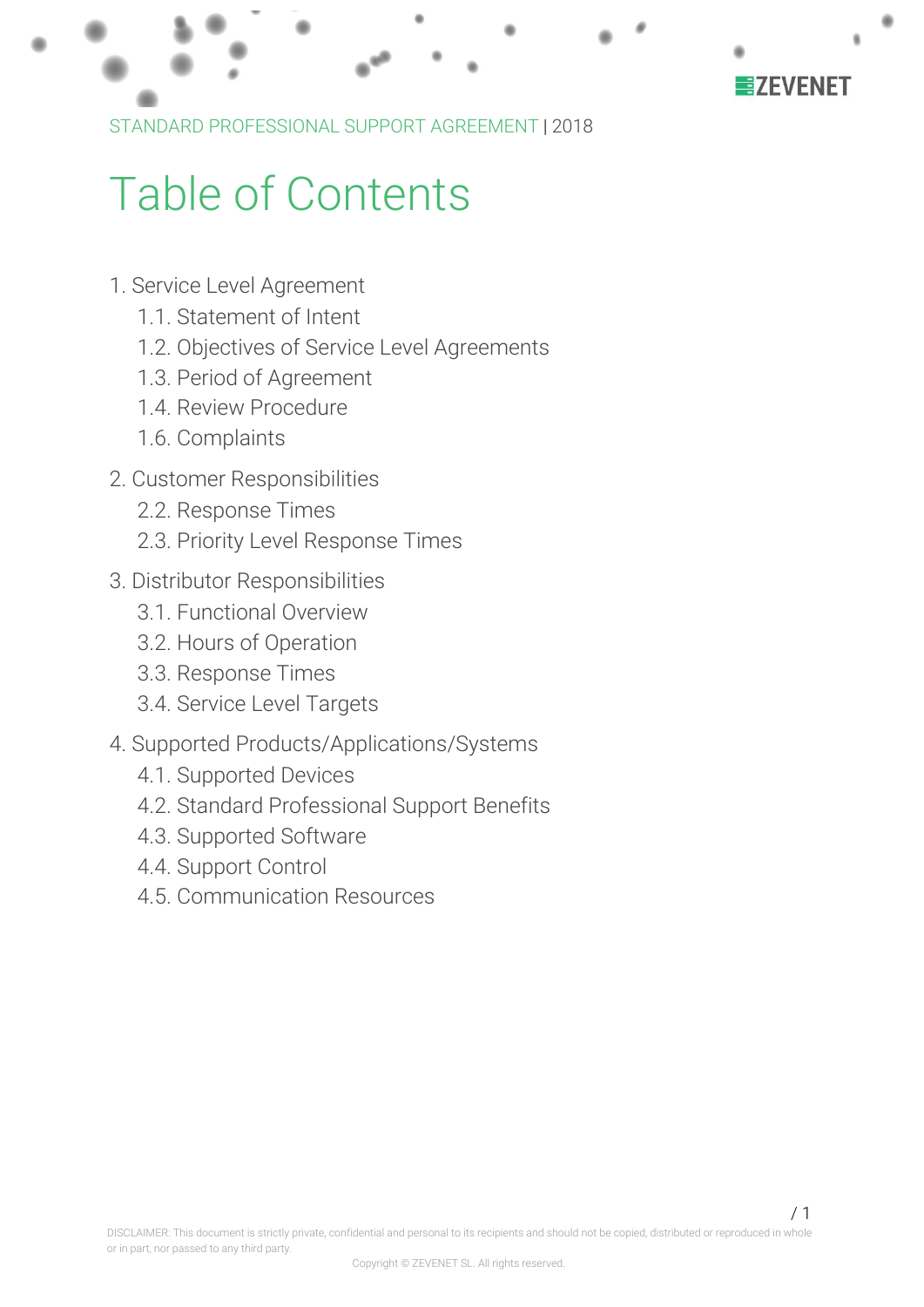

# <span id="page-2-0"></span>1. Service Level Agreement

### <span id="page-2-1"></span>1.1. Statement of Intent

The aim of this agreement is to provide a basis for close co-operation between the CUSTOMER who has acquired the Standard Support and **ZEVENET SL**, identified by the DISTRIBUTOR in the present contract, in order to provide support services to the CUSTOMER by the DISTRIBUTOR, thereby ensuring a timely and efficient support service for ZEVENET products.

This agreement is contingent upon each party and fulfilling their responsibilities and generating an environment conducive to the achievement and maintenance of targeted service levels.

### <span id="page-2-2"></span>1.2. Objectives of Service Level Agreements

- To create an environment which is conducive to a cooperative relationship between CUSTOMER and DISTRIBUTOR to ensure the effective support for ZEVENET SL.
- To document the responsibilities of all parties taking part in the agreement.
- To ensure that CUSTOMER achieves the provision of a high quality of service for with the full support of DISTRIBUTOR.
- To define the commencement of the agreement, its initial term and the provision for reviews.
- To define in detail the service to be delivered by DISTRIBUTOR and the level of service which can be expected by CUSTOMER, thereby reducing the risk of misunderstandings.
- To institute a formal system of objective service level monitoring ensuring that reviews of the agreement are based on factual data.
- To provide a common understanding of service requirements/capabilities and of the principles involved in the measurement of service levels.
- To provide for all parties to the Service Level Agreement a single, easily referenced document which caters for all objectives as listed above.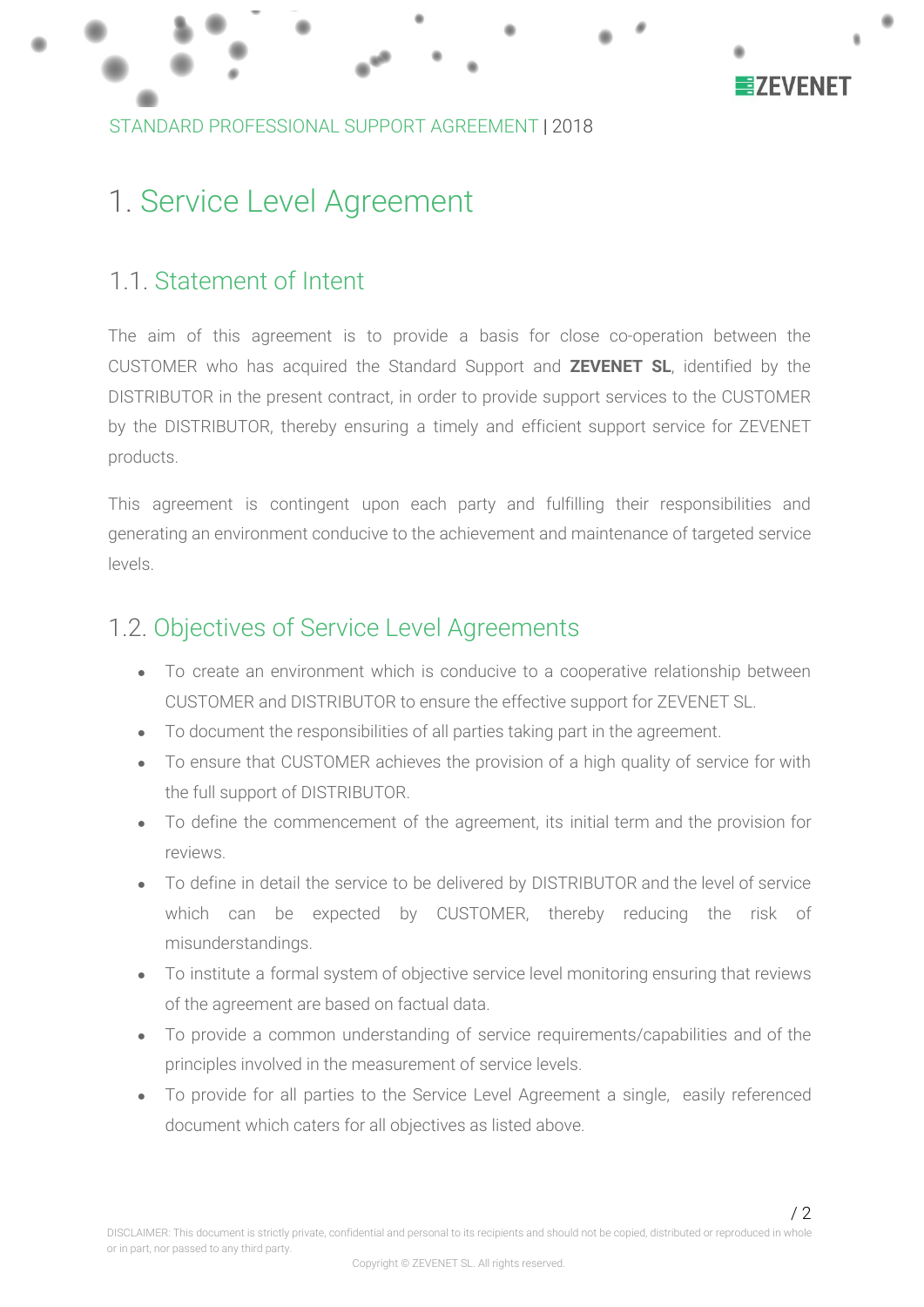

### STANDARD PROFESSIONAL SUPPORT AGREEMENT |2018

### <span id="page-3-0"></span>1.3. Period of Agreement

This agreement will begin on the date specified in the official Sales Order or Invoice between CUSTOMER and DISTRIBUTOR, and will be continued as set forth in the Sales Order or Invoice.

### <span id="page-3-1"></span>1.4. Review Procedure

This agreement will be reviewed every year, or at a mutually agreed date, by CUSTOMER and DISTRIBUTOR. The review will cover services provided, service levels and procedures. Changes to this agreement must be approved by both parties.

### 1.5. Service Level Monitoring

The success of service level agreements depends fundamentally on the ability to measure performance comprehensively and accurately so that credible and reliable information can be provided to customers and support areas on the service provided.

Service factors must be meaningful, measurable and monitored constantly. Actual levels of service are to be compared with agreed target levels on a regular basis by both CUSTOMER and DISTRIBUTOR. In the event of discrepancy between actual and targeted service levels both CUSTOMER and DISTRIBUTOR are expected to identify and resolve the reason(s) for any discrepancies in close co-operation.

Service level monitoring will be performed by CUSTOMER. Reports will be produced as and when required and forwarded to the DISTRIBUTOR contact.

Service level monitoring and reporting is performed on response time for faults, as specified in the following sections of this agreement.

# <span id="page-3-2"></span>1.6. Complaints

All complaints relating to the operation of the help service, including:

- expected level of support,
- actual support offered and delivered,
- personnel responsible for providing or administering support,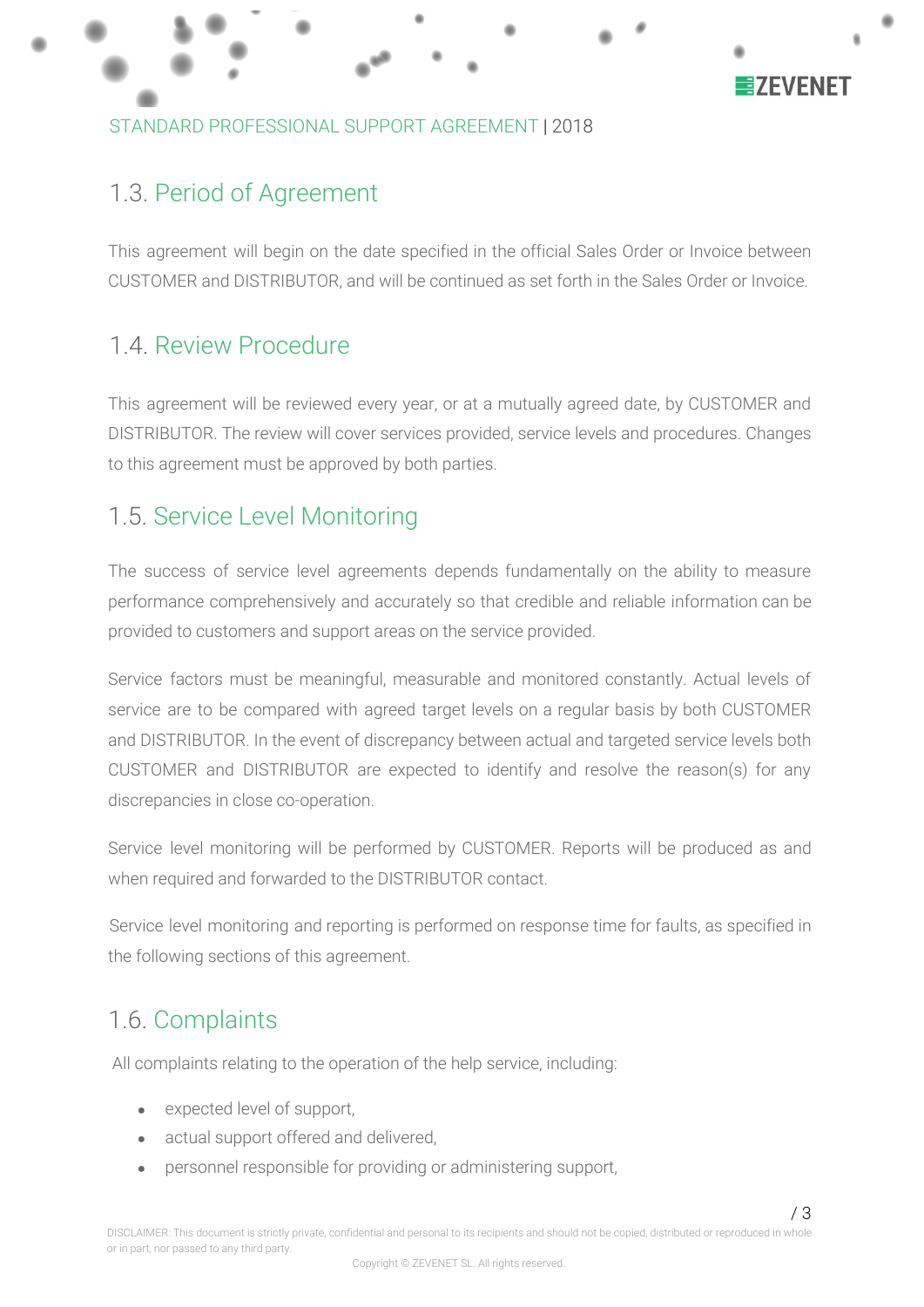

#### STANDARD PROFESSIONAL SUPPORT AGREEMENT |2018

• any other issue relating to this document or the relationship between CUSTOMER and DISTRIBUTOR,

received by either party will be forwarded in writing and distributed concurrently to the signatories of the given Invoice or Sales Order. The intent is to ensure thorough, timely and open resolution of all such problems.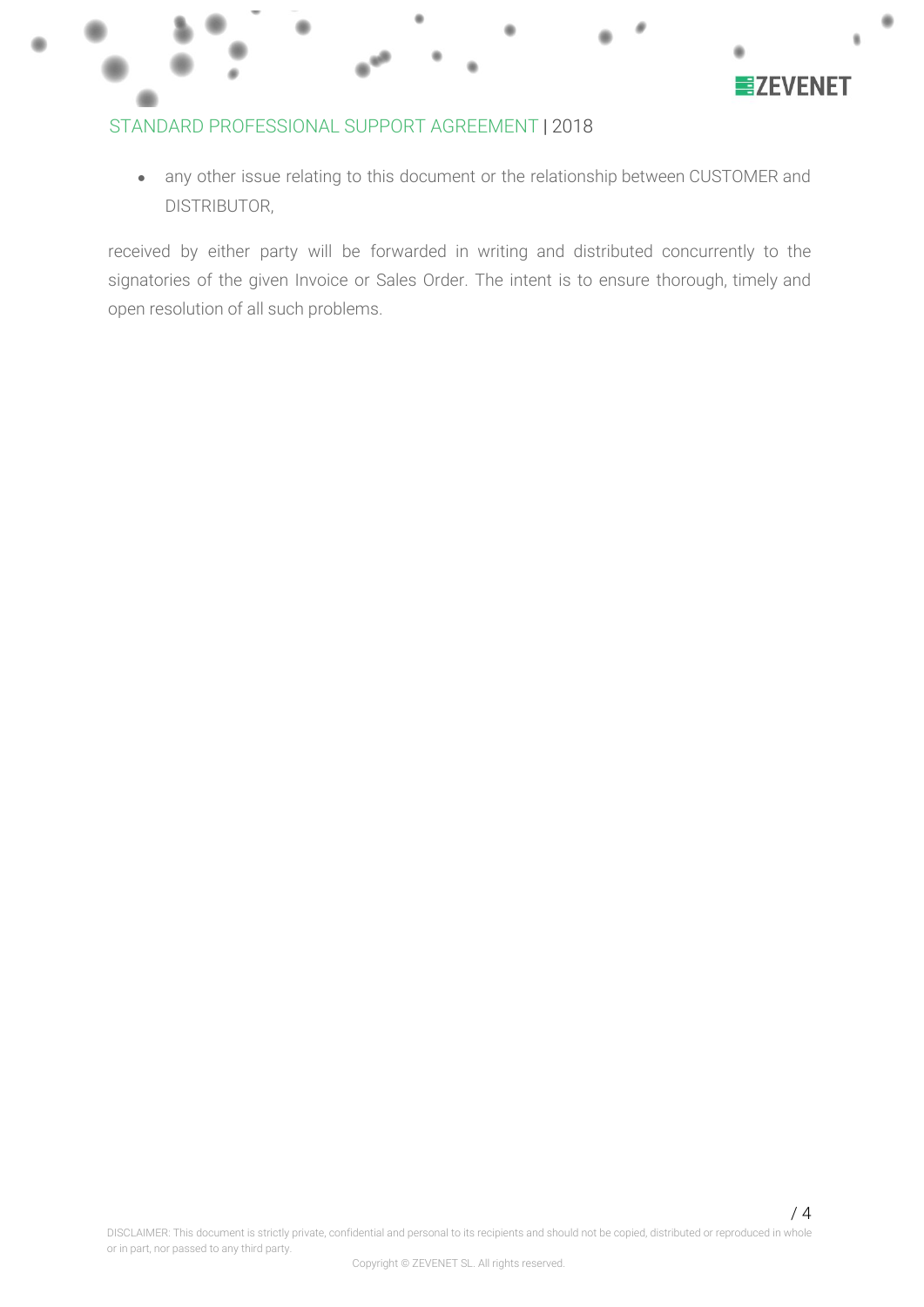

STANDARD PROFESSIONAL SUPPORT AGREEMENT |2018

# <span id="page-5-0"></span>2. Customer Responsibilities

### 2.1. Functional Overview

To provide a service for the registration, referral and resolution of all the support services related faults and queries (supported products only) encountered by system administrators throughout the DISTRIBUTOR, the following specific responsibilities have to be supplied:

- Provision of a system administrator contact, Help Desk or similar facility.
- Extracting information from the symptoms and detailed data about questions or problems reported.
- Provide the system architecture details referring to the load balancing services and the number of nodes installed at production and development environments.
- Timely referral of faults to DISTRIBUTOR as per method detailed.

### <span id="page-5-1"></span>2.2. Response Times

The faults will be classified according to the perceived importance of the reported situation. The CUSTOMER maintenance and support service could use the following table to help to identify the case priority:

| Support<br>Level | <b>Business Critical</b> |           | <b>Non-Business Critical</b> |          | Request for<br>service |
|------------------|--------------------------|-----------|------------------------------|----------|------------------------|
|                  | Fatal                    | Impaired  | Fatal                        | Impaired |                        |
| High             | A                        | $\forall$ | A                            | A        | B                      |
| Medium           | A                        | $\forall$ | B                            | B        | B                      |
| Low              | B                        | B         | B                            | B        | B                      |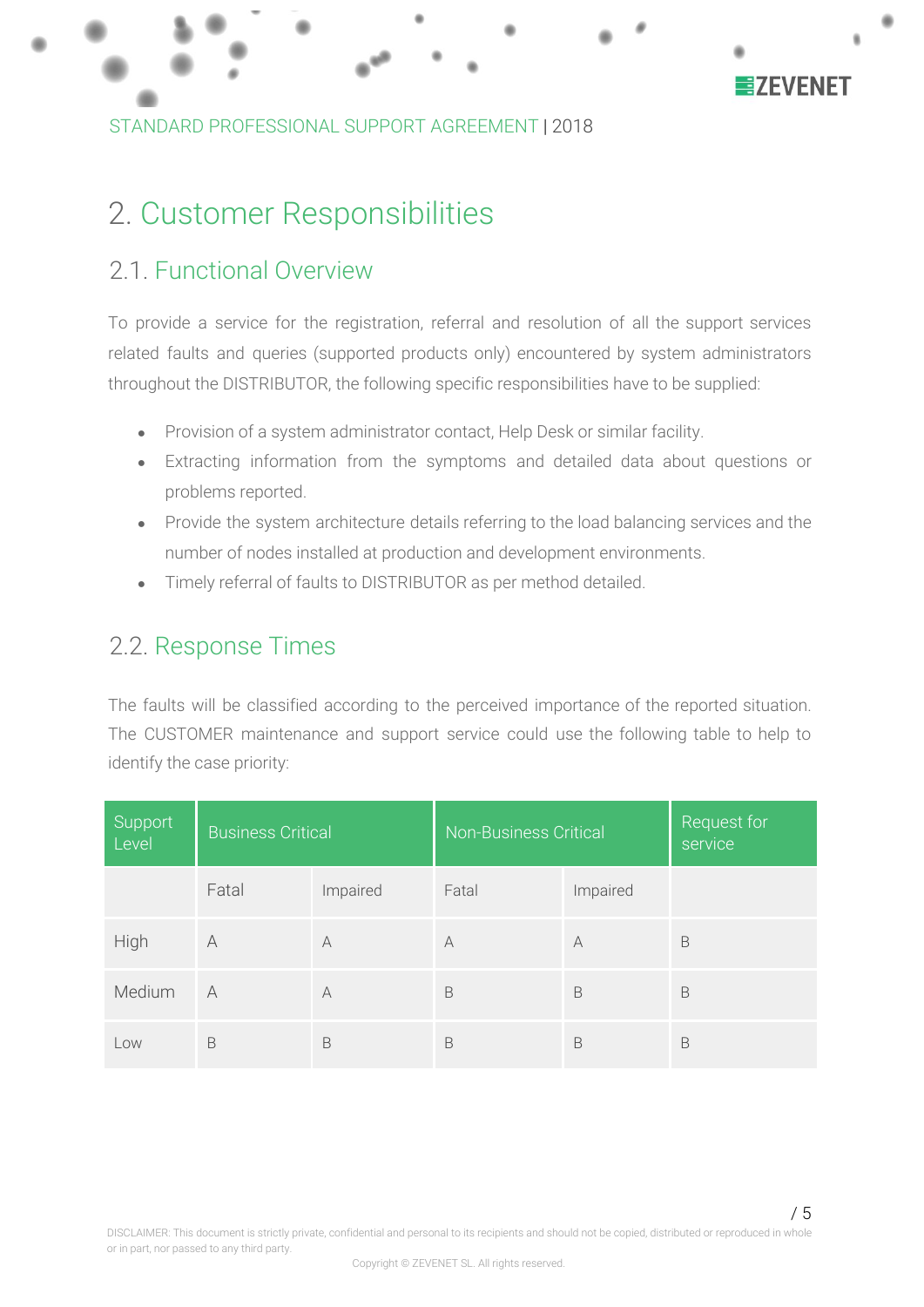

The service level definitions are:

| Fatal                 | Total system interoperability                   |
|-----------------------|-------------------------------------------------|
| Impaired              | Partial system interoperability                 |
| Business critical     | Unable to perform core business functions       |
| Non-business critical | Able to perform limited core business functions |

### <span id="page-6-0"></span>2.3. Priority Level Response Times

The response times from the service desk or system administrators have to be adjusted according to the priority level assigned for the case or request, via the resources offered by the DISTRIBUTOR.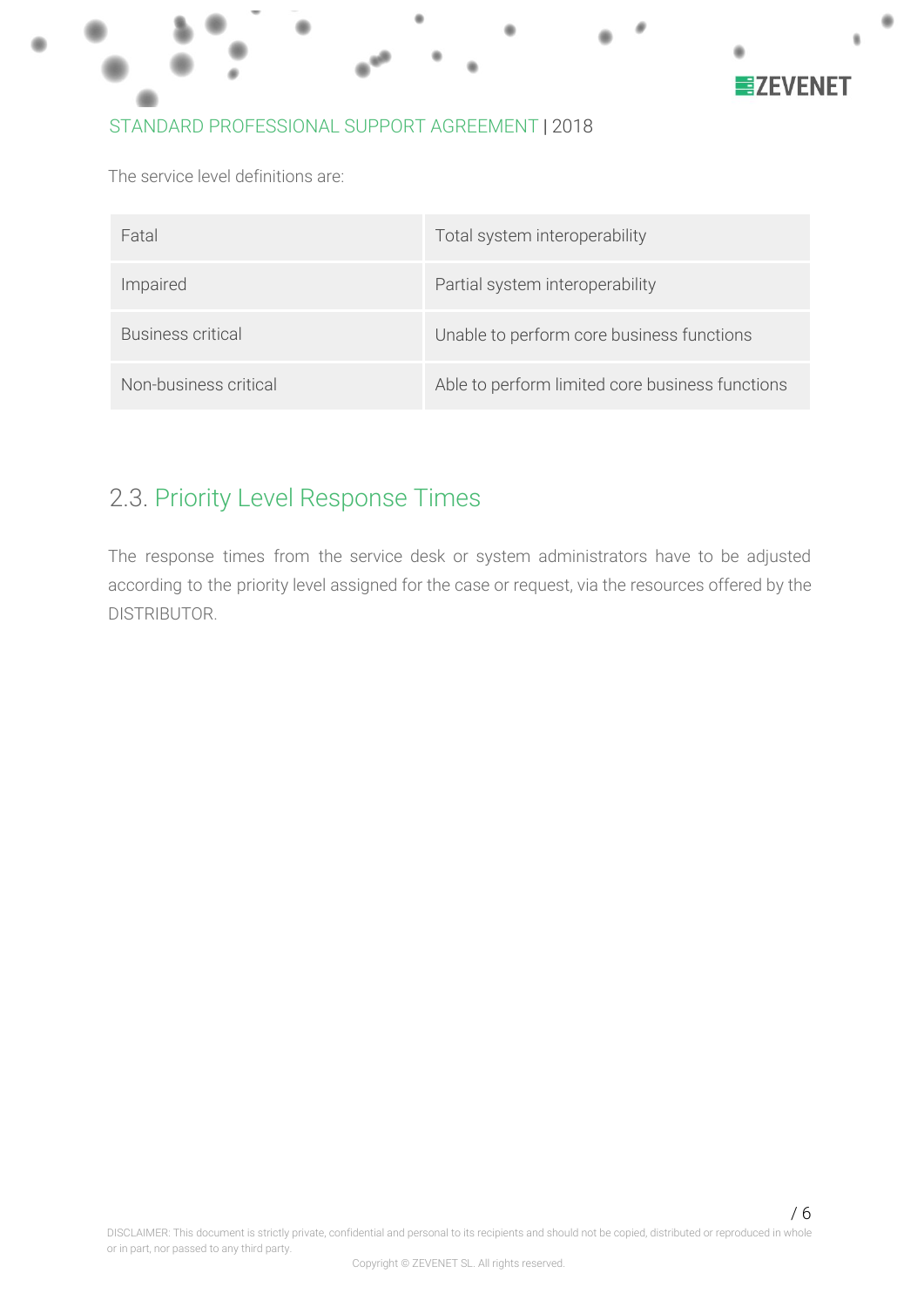

STANDARD PROFESSIONAL SUPPORT AGREEMENT |2018

# <span id="page-7-0"></span>3. Distributor Responsibilities

### <span id="page-7-1"></span>3.1. Functional Overview

The DISTRIBUTOR is a provider of computing services based in open source software and support to the CUSTOMER.

The responsibilities supplied by the DISTRIBUTOR are:

- Provide a service for the registration and communication of cases.
- Provide a service support and resolution engagement for the products involved according to the established service level and personalized system architecture.
- Timely response and resolution of faults to the CUSTOMER.
- Fault resolution monitoring and production and distribution of Service Level Monitoring reports and when required.
- Protect the sensible data of CUSTOMER and keep it secure according to the current laws.

### <span id="page-7-2"></span>3.2. Hours of Operation

A DISTRIBUTOR representative will be available to provide support functions through the sources supplied between the hours of 8 a.m. and 5 p.m. (GMT+1) Monday to Friday, local holidays will be supplied with minimum services.

### <span id="page-7-3"></span>3.3. Response Times

The DISTRIBUTOR will accept the priority assigned to a fault by CUSTOMER following the priority table and the associated response times: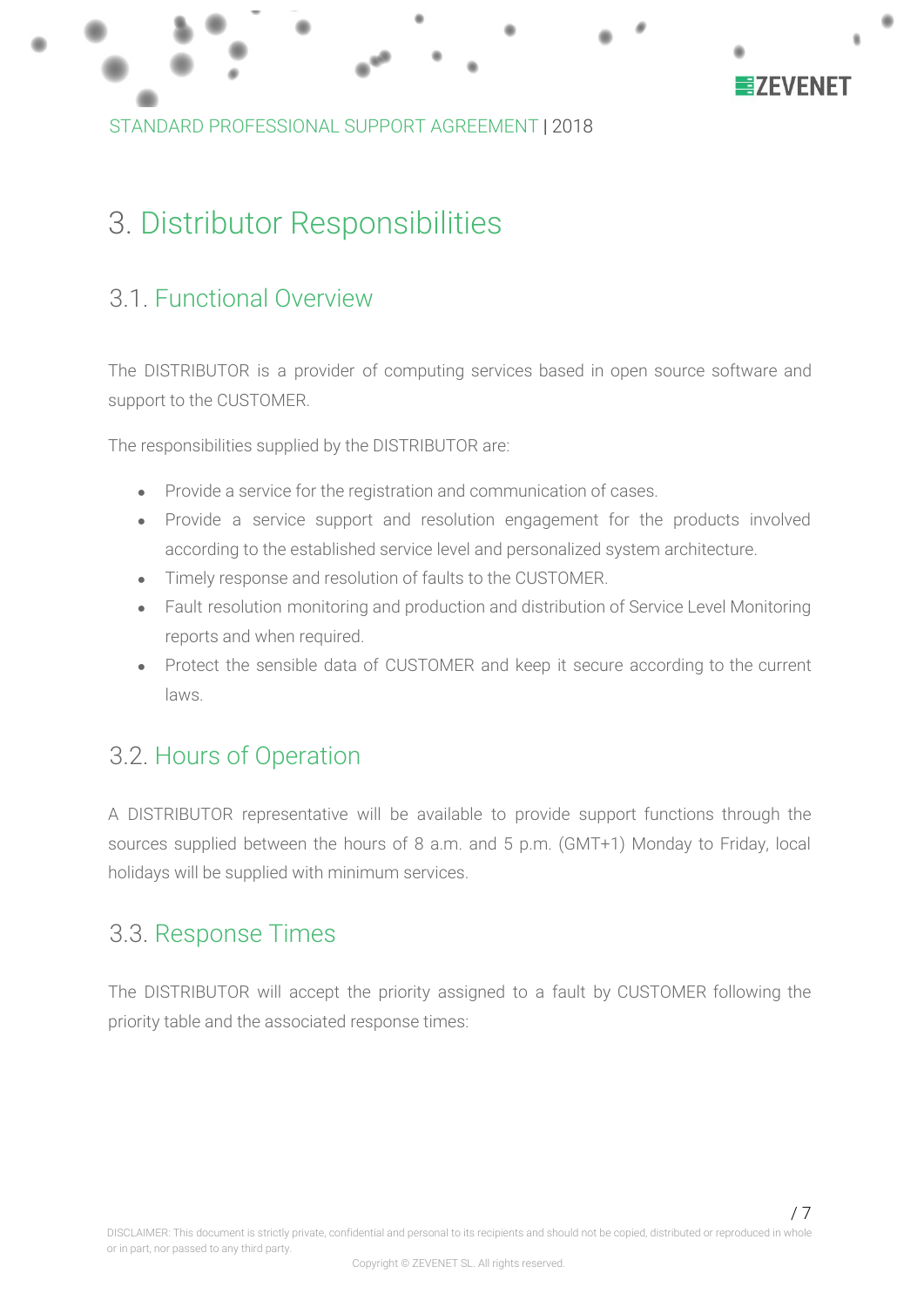

#### STANDARD PROFESSIONAL SUPPORT AGREEMENT |2018

| <b>Priority level</b> | Max response time |
|-----------------------|-------------------|
| A                     | 8 working hours   |
| R                     | 16 working hours  |

# <span id="page-8-0"></span>3.4. Service Level Targets

The DISTRIBUTOR will respond within the time specified by the priority allocation. CUSTOMER will issue reports as and when required to the DISTRIBUTOR unit manager for the purpose of gauging DISTRIBUTOR performance.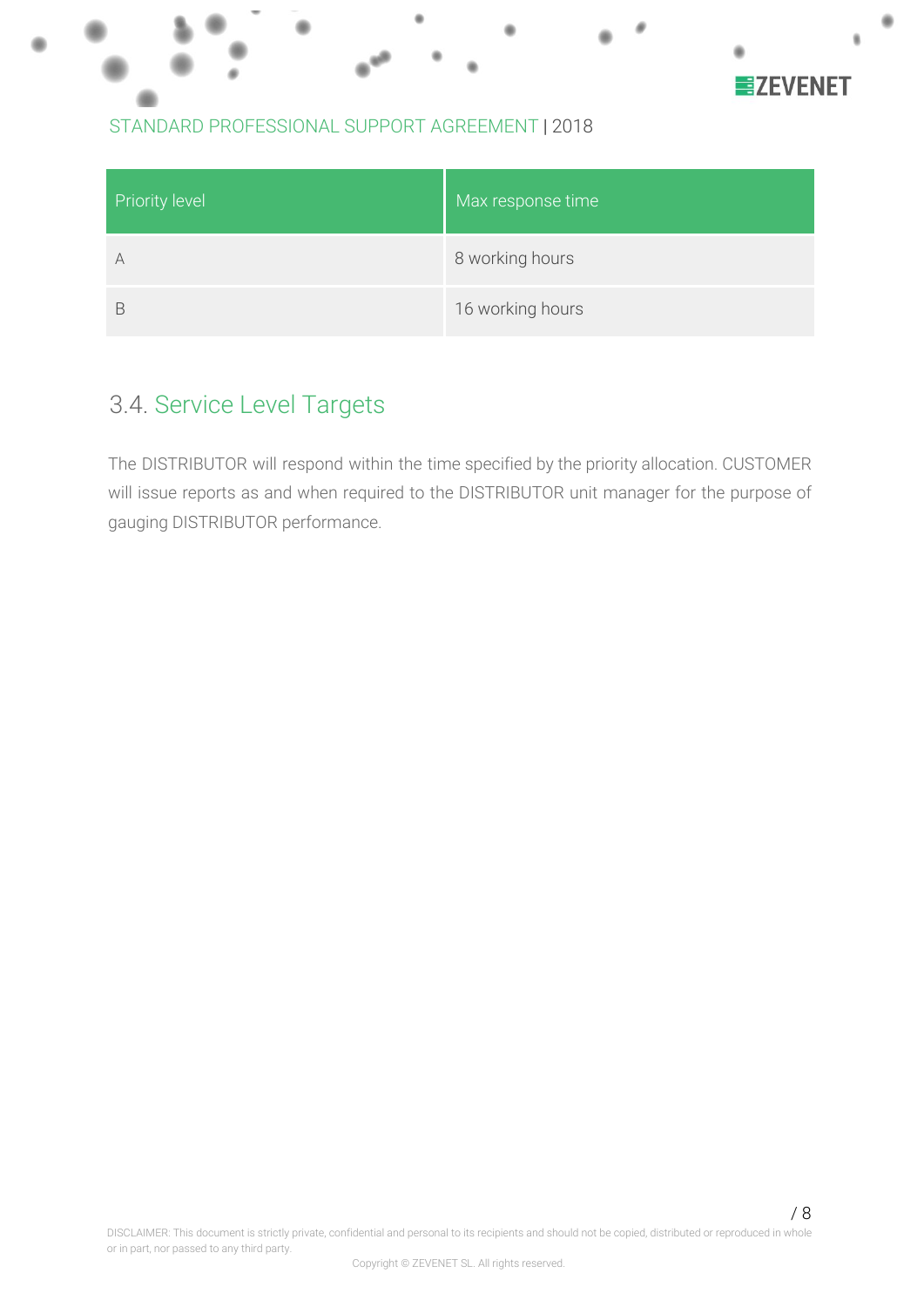

STANDARD PROFESSIONAL SUPPORT AGREEMENT |2018

# <span id="page-9-0"></span>4. Supported Products/Applications/Systems

# <span id="page-9-1"></span>4.1. Supported Devices

The DISTRIBUTOR supplies the professional support for all Zevenet formats, physical, virtual or special approved devices published into the official website [https://www.zevenet.com](https://www.zevenet.com/).

# <span id="page-9-2"></span>4.2. Standard Professional Support Benefits

The Standard Professional Support Service benefits are described in the table below.

| Zevenet Support Levels & Enterprise Benefits                                                                                                         | <b>Standard Support</b> |
|------------------------------------------------------------------------------------------------------------------------------------------------------|-------------------------|
| Main Support Levels                                                                                                                                  |                         |
| System/Server Included<br>* Physical, virtual and homologated device is supported.                                                                   |                         |
| Incidents/Cases Included<br>*We help you solving doubts and problems. Bugs will not be registered as cases.                                          | 6                       |
| <b>Dedicated Engineer</b><br>* We ensure a dedicated engineer to solve your cases and doubts.                                                        |                         |
| Max Response Time<br>* The response time will be flexible according with the incident priority, but at the worst<br>case will never reach this time. | 16 working hours        |
| <b>Support Coverage</b><br>* Engineers availability hours.                                                                                           | 8x5                     |
| Number of load balancers supported<br>* This is the number of load balancers supported if applies.                                                   |                         |
| <b>Product Upgrades</b><br>* It will be needed a fee per node to upgrade the product version.                                                        |                         |
| Supported Software                                                                                                                                   |                         |

DISCLAIMER: This document is strictly private, confidential and personal to its recipients and should not be copied, distributed or reproduced in whole or in part, nor passed to any third party.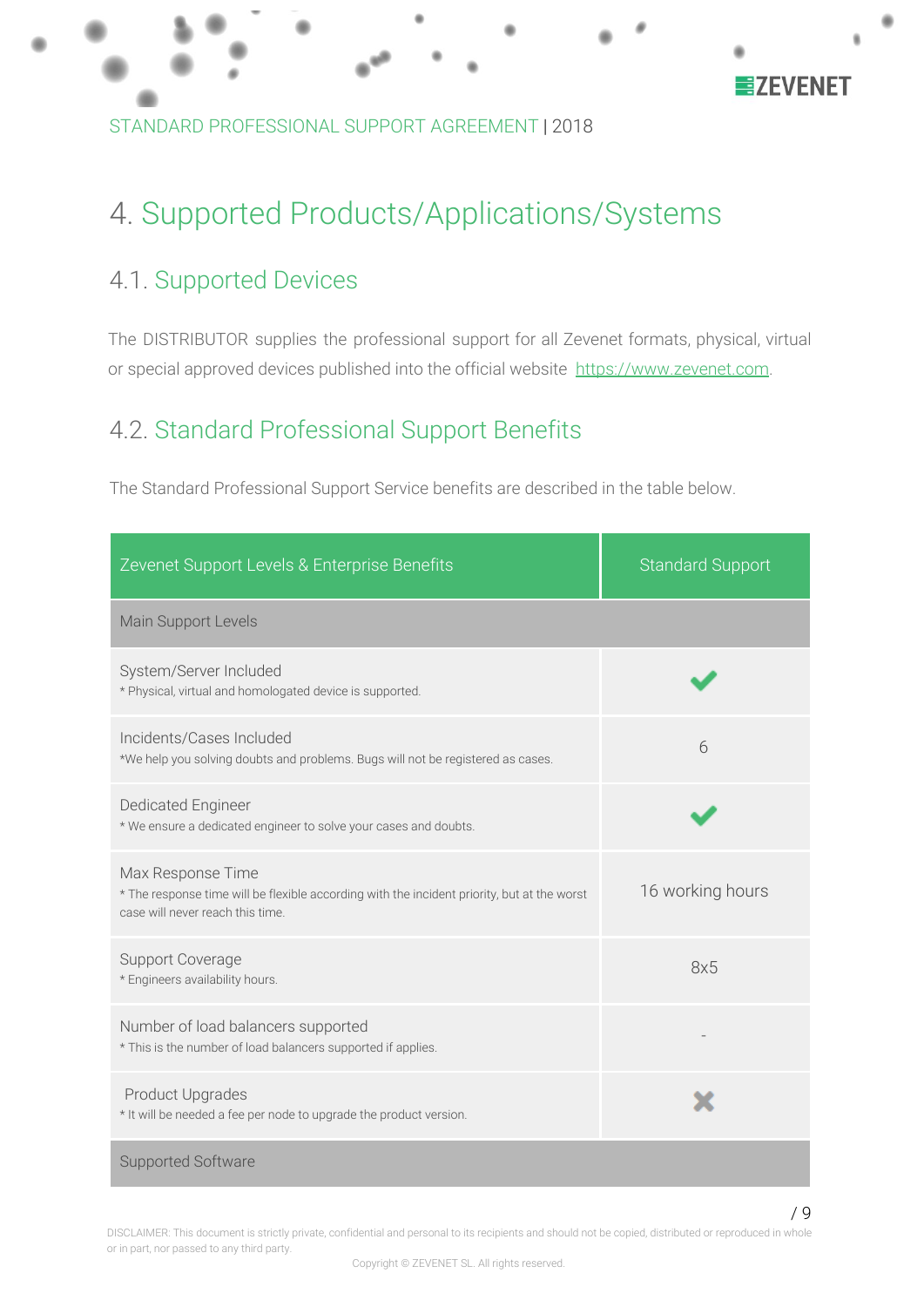

#### STANDARD PROFESSIONAL SUPPORT AGREEMENT |2018

| Zevenet Community Edition<br>* Release candidate and stable versions are included.                                                                                              |                        |
|---------------------------------------------------------------------------------------------------------------------------------------------------------------------------------|------------------------|
| Zevenet Enterprise Edition<br>* Release candidate and stable versions are included.                                                                                             |                        |
| Resources                                                                                                                                                                       |                        |
| Software Updates<br>* Software package updates will be provided.                                                                                                                |                        |
| Development Proposals Prioritisation<br>* The development requests from customers will be prioritized and will be accepted if<br>fits with the development line of the project. |                        |
| Private Package Repository<br>* A private package repository will be available to access to specific needs.                                                                     |                        |
| Instant Hotfixes<br>* Will be provided instant hotfixes without waiting a new release.                                                                                          |                        |
| <b>Contact Sources</b>                                                                                                                                                          |                        |
|                                                                                                                                                                                 |                        |
| Mailing List<br>* Through the official mailing list.                                                                                                                            |                        |
| <b>Bug Tracker</b><br>* Through the official bug tracker.                                                                                                                       |                        |
| Security and maintenance advisories<br>* Will be provided news, tips, security and maintenance advices through email.                                                           |                        |
| Remote assistance<br>* This is an non available resource                                                                                                                        | Only for urgent issues |
| <b>Customer Portal</b><br>* Web access to the customer portal with documentation, updates, ticketing system,<br>etc.                                                            |                        |

DISCLAIMER: This document is strictly private, confidential and personal to its recipients and should not be copied, distributed or reproduced in whole or in part, nor passed to any third party.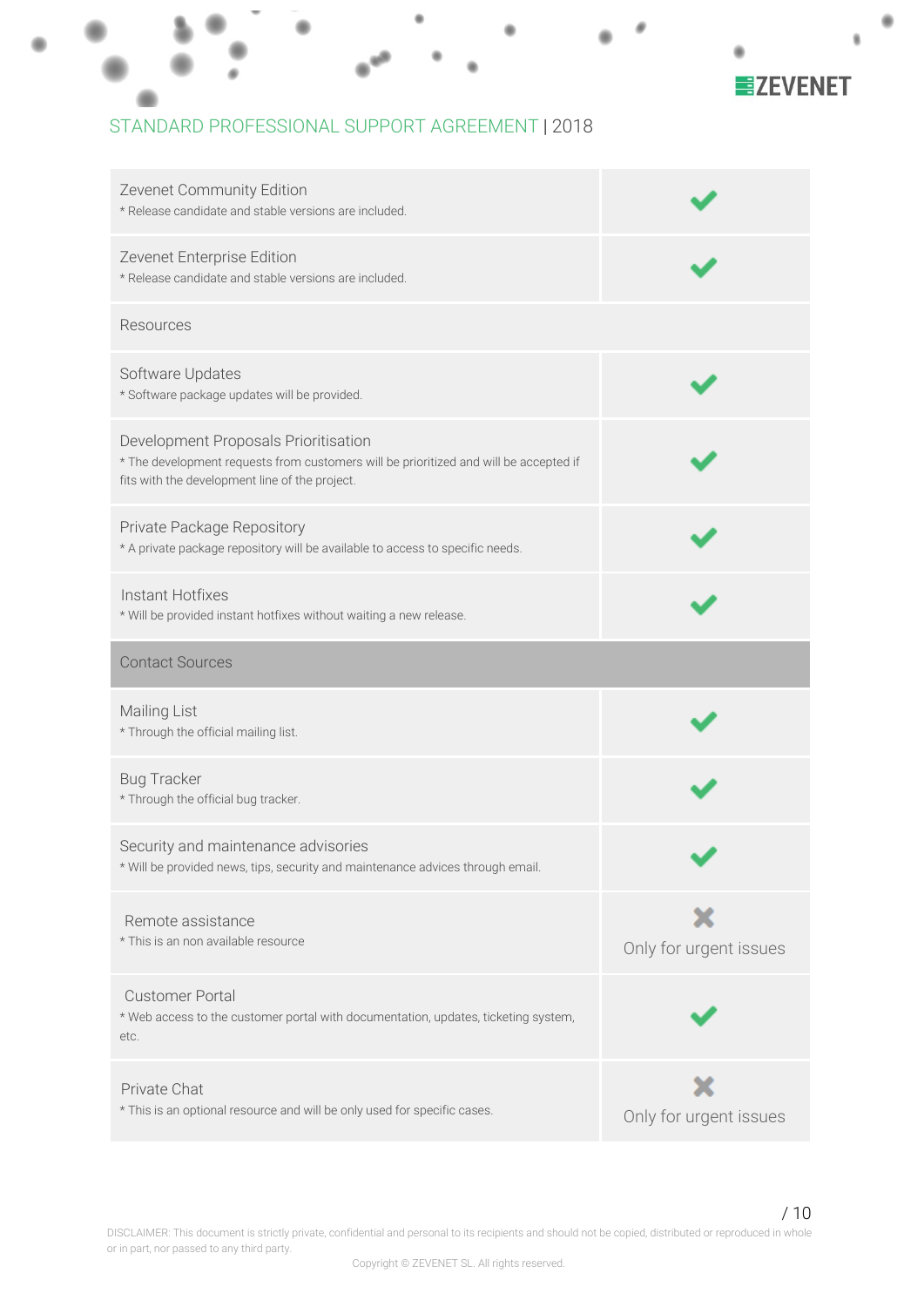

### <span id="page-11-0"></span>4.3. Supported Software

The supported software by the DISTRIBUTOR includes the Zevenet products, a complete limitless load balancing solution based in an open source appliance, versions v1, v2, v3, v4, v5 and the new upcoming releases.

Release candidate versions are included and periodic upgrades are fully supplied and supported.

The support service include the development proposals prioritization to be adaptable with the customers requirements and will be accepted if fits with the development line of the open source project. The development proposals will not be considered as cases.

The DISTRIBUTOR will be able to provide to CUSTOMER instant hotfixes to resolve software faults and special cases, that will be fully supported. Private software repository will be supplied for specific CUSTOMER needs.

### <span id="page-11-1"></span>4.4. Support Control

The support services supplied by DISTRIBUTOR to CUSTOMER are considered cases. A case could be a requirement, problem, request, doubt or assistance about the supported products.

The minimum number to acquire every year are 6 cases and could be increased on demand by CUSTOMER through the "pay as you grow" model. In order to extend the support will be needed to acquire a new **Standard Support** pack or upgrade the support pack.

### <span id="page-11-2"></span>4.5. Communication Resources

All the petitions will be reported to the DISTRIBUTOR through the official Customer Portal ([https://](https://zvnadm.zevenet.com/)[central.zevenet.com](http://central.zevenet.com/)), where CUSTOMER, represented by the main contact person or another authorized person, will have access along the professional service agreement lifetime.

As assigned by the fault matrix, the response times indicate the initial response via email that will mean the initialization of the request resolution. For special cases, another form of